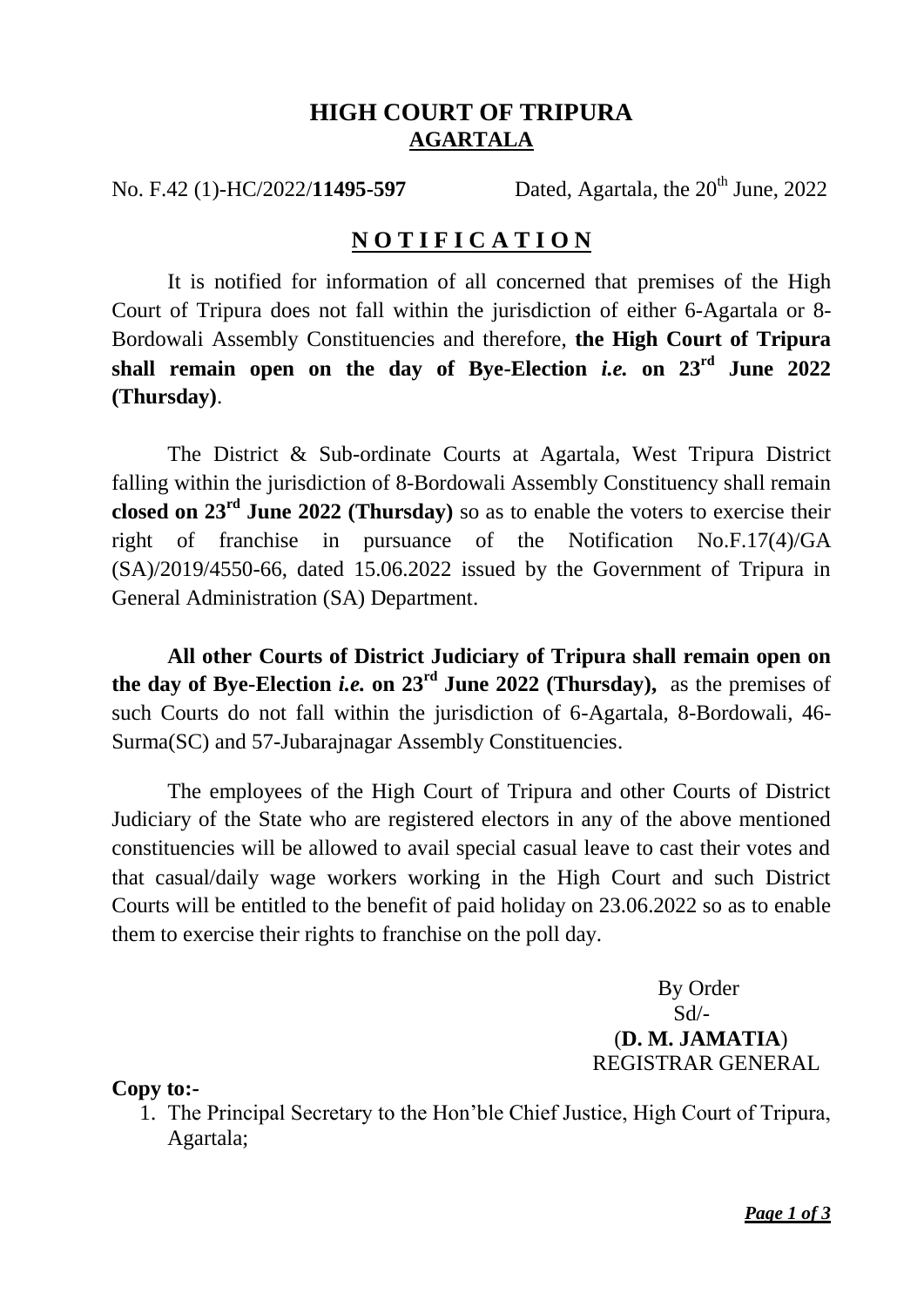- 2. The Secretary to His Lordship, Hon'ble Mr. Justice T. Amarnath Goud, Judge, High Court of Tripura, Agartala;
- 3. The Secretary to His Lordship, Hon'ble Mr. Justice A. Lodh, Judge, High Court of Tripura, Agartala;
- 4. The Secretary to His Lordship, Hon'ble Mr. Justice S. G. Chattopadhyay, Judge, High Court of Tripura, Agartala;
- 5. The Secretary General, Supreme Court of India, New Delhi;
- 6. The Secretary to the Government of India, Ministry of Law & Justice, (Department of Justice), Jaisalmer House, New Delhi;
- 7. The Registrar General(s), High Court of Allahabad, **Allahabad**/ High Court of Andhra Pradesh, **Hyderabad**/ High Court of Bombay, **Mumbai**/ High Court of Calcutta, **Kolkata**/High Court of Chhattisgarh, **Bilaspur**/ High Court of Delhi, **New Delhi**/Gauhati High Court, **Guwahati**/ High Court of Gujarat, **Ahmedabad**/ High Court of Himadhal Pradesh, **Shimla**/High Court of Jammu & Kashmir, **Jammu**/High Court of Jharkhand, **Ranchi/** High Court of Karnataka, **Bengaluru**/ High Court of Kerala, **Ernakulam**, **Kochi**/ High Court of Madhya Pradesh, **Jabalpur**/ High Court of Madras, **Chennai**/ High Court of Manipur, **Imphal**/ High Court of Meghalaya, **Shillong/** High Court of Orissa, **Cuttack**/High Court of Patna, **Bihar/** High Court of Punjab & Haryana, **Chandigarh**/High Court of Rajasthan, **Jodhpur**/High Court of Sikkim,**Gangtok**/ High Court of Uttarakhand, **Nainital,** High Court for the State of Telangana, **Hyderabad**;
- 8. The Advocate General, Tripura, Agartala;
- 9. The Registrar (Vigilance), High Court of Tripura, Agartala;
- 10.The LR & Secretary, Law Department, Government of Tripura, Agartala;
- 11.The Registrar (Judicial), High Court of Tripura, Agartala;
- 12.The Chairman, Bar Council of Tripura, Agartala;
- 13.The President, High Court Bar Association, High Court of Tripura, Agartala;
- 14.The Secretary, High Court Bar Association, High Court of Tripura, Agartala;
- 15.The Secretary, Tripura Bar Association, Agartala;
- 16.The President, All Bar Associations of Tripura;
- 17.The Dhalai District, Ambassa/ North Tripura District, Dharmanagar/ Sepahijala District, Sonamura/ West Tripura District, Agartala/ Gomati District, Udaipur/ South Tripura District, Belonia/ Khowai District, Khowai/ Unakoti District, Kailashahar. They are requested to circulate the same to all the Courts & Bar Associations under their respective jurisdiction;
- 18.The Judge, Family Court, Khowai, Khowai District/ Agartala, West Tripura District/ Kailashahar, Unakoti District/ Sonamura, Sepahijala District/ Ambassa, Dhalai District/ Dharmanagar, North Tripura District/ Belonia,